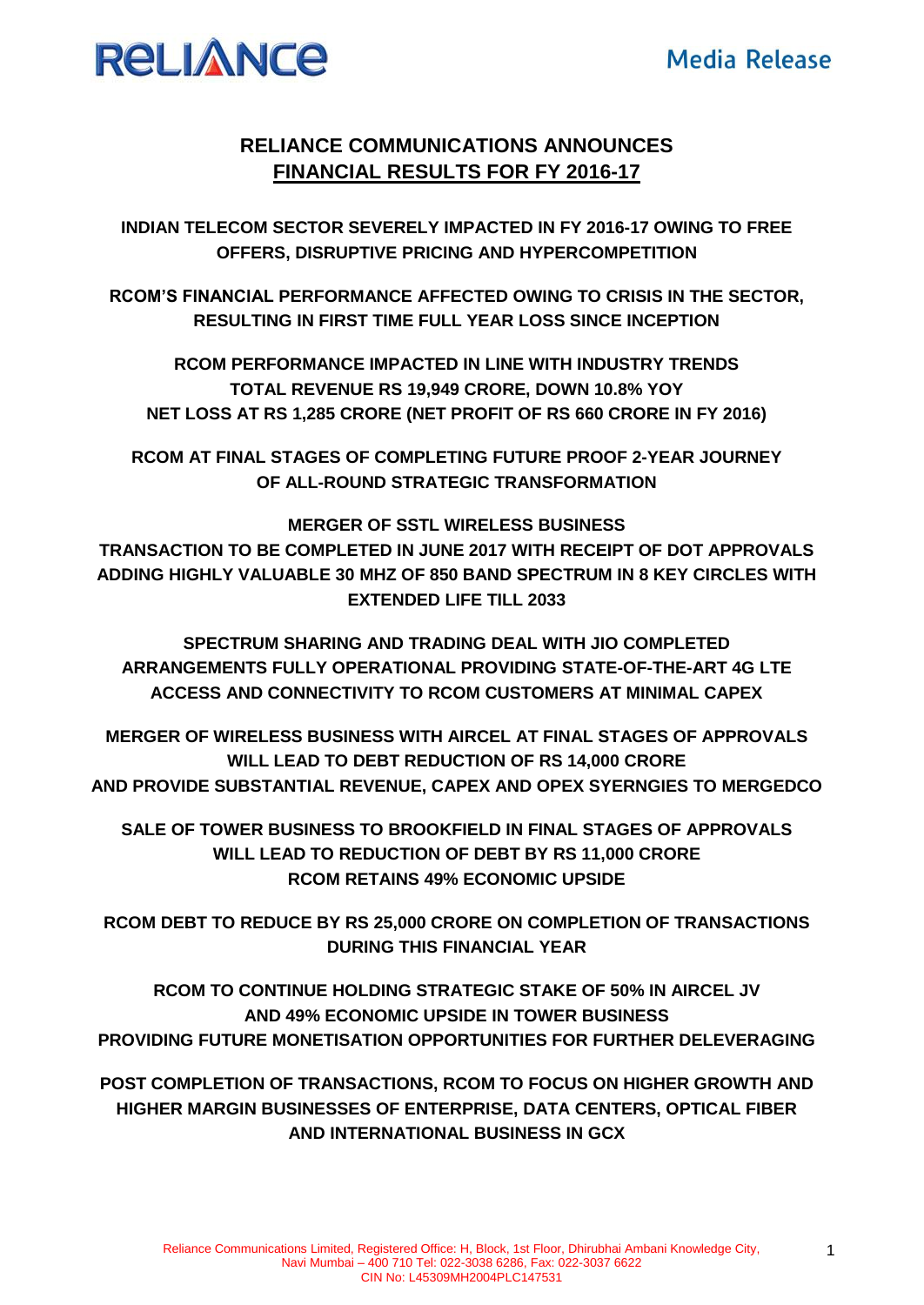

**Mumbai, May 27, 2017:** Reliance Communications Limited (RCOM) today announced its consolidated financial results for the quarter ended March 31, 2017. The Company has adopted Indian Accounting Standards (Ind AS) from April 1, 2016 with a transition date of April 1, 2015.

The telecom sector in India has been very adversely impacted during the financial year 2016-17 by competitive intensity on a scale never witnessed before in the country.

For the first time in over 20 years, the telecom sector registered de-growth in revenues, leading to a reduction in the Government's share in revenues, sharp drop in operating margins, accompanied by increased interest costs arising from a staggering industry debt burden, and higher depreciation and amortisation charges as a result of higher spectrum purchase costs.

Steep declines in profitability and / or net losses have been reported for the past two quarters by all telecom operators in the country without exception, and a couple of operators have shut down their entire operations in the country.

### **RCOM - Key Highlights for Q4 FY17:**

- Consolidated revenues stood at Rs. 4,524 crore, down 8.1%, and EBITDA at Rs. 1,083 crore, down 10.2%, compared to the trailing quarter, in line with industry trends, and led by the impact of free offers, disruptive pricing and unprecedented competitive intensity in the industry.
- The EBITDA margin declined to 24%, compared to 24.5% in the trailing quarter.
- Indian operations' revenues and EBITDA stood at Rs. 3,916 crore and Rs. 908 crore respectively; while Global revenues and EBITDA were Rs. 988 crore and Rs. 175 crore respectively.

# **RCOM - Key Highlights for FY17:**

- Consolidated revenues stood at Rs. 19,949 crore, down 10.8%, on account of free offers, disruptive pricing and unprecedented competitive intensity in the industry; the impact of complete shutdown of RCOM's CDMA operations during 1<sup>st</sup>Half FY17; and full year impact of moving to higher cost ICR arrangements in 5 circles consequent upon end of the validity period of 900 MHz spectrum held by the Company.
- The Company suffered a net loss of Rs. 1,285 crore for the year, compared to a net profit of Rs. 660 crore in the previous year, owing to the drop in revenues, decline in EBITDA margin for the year from 34.2% to 27%, and increase in interest costs.

### **Strategic Transformation - Key Transaction Updates:**

**RCOM launched a comprehensive programme of all-round strategic transformation in the year 2015, with emphasis on industry consolidation, an asset light business model, future sustainability, and cost efficiencies. The programme is now at the final stages of completion, and the update on various initiatives is as follows:** 

 **SSTL's consolidation into RCOM:** The proposed merger of SSTL's wireless operations with RCOM, marking the 1<sup>st</sup> in-country consolidation in the Indian telecom industry, has received all approvals, and is expected to be completed in June, 2017. The merger will add highly valuable 30 MHz of 850 band spectrum in 8 key circles, and will extend validity of spectrum in these circles for an additional period of 12 years, till 2033.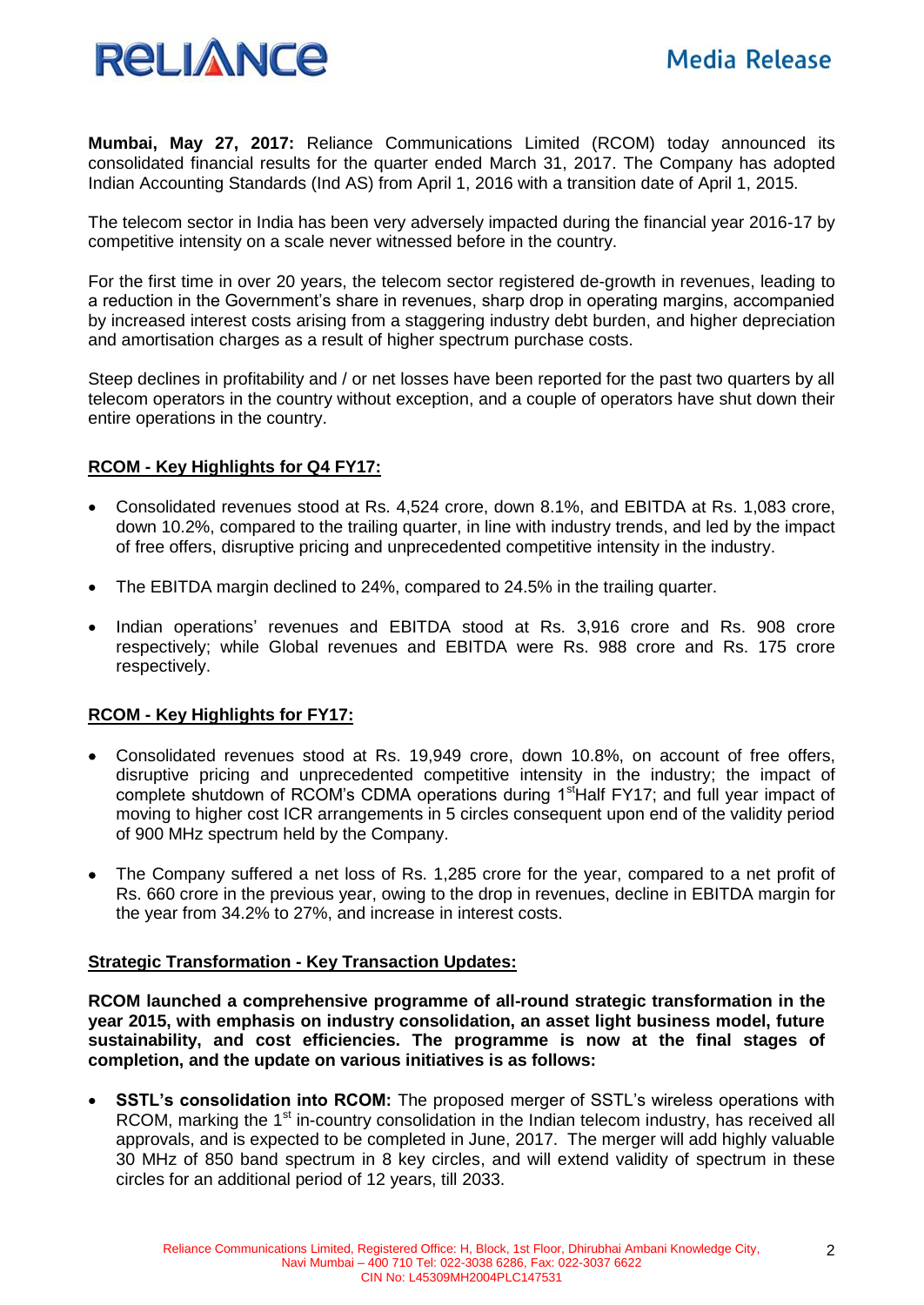

- **Spectrum trading and sharing deal with Jio**: Our 850 MHz spectrum trading and sharing arrangements with Reliance Jio have been fully implemented, and are now operational for the past over 6 months. This unique arrangement has enabled RCOM to deliver access and connectivity to a world class, nationwide 4G LTE network to millions of valued customers, with minimal capex and considerably lower operating costs.
- **Consolidation of RCOM's wireless business with Aircel:** The proposed consolidation of RCOM's wireless business with Aircel will place the merged wireless entity among the top 3 ranking operators in 12 important circles, and among the top 4 operators in India on the basis of customer base and revenues.

The combined entity will enjoy substantial benefits of scale, and capex and opex synergies with an estimated NPV of ~Rs. 20,000 crore. As part of this transaction, RCOM's overall debt will reduce by Rs 14,000 crore, together with transfer of liability for spectrum instalments of an additional approx. Rs. 6,000 crore.

We have received approvals from the Stock Exchanges, Securities and Exchange Board of India's (SEBI) and Competition Commission of India (CCI). The demerger and merger Scheme has been filed in the National Company Law Tribunal (NCLT). Approvals from the shareholders of both RCOM and Aircel have been duly received in the NCLT convened meeting during April 2017. The lenders' and other requisite consents are expected to be received in the next few months.

 **Monetisation of Tower Assets:** The proposed transaction for sale of the tower infrastructure owned by the Company to Brookfield has received requisite approvals from CCI. The business demerger and transfer scheme has been filed with the NCLT. Shareholders' approvals have been received in the NCLT convened meeting during April 2017, and lenders' and other consents are expected in the next few months.

RCOM will receive an upfront cash payment of Rs. 11,000 crore from the proposed transaction and the same will be fully utilised for reduction of debt. RCOM will also receive 49% future economic upside in the Towers business.

Upon completion of the Aircel merger and sale of the Tower business, RCOM's debt will stand reduced by approx. Rs 25,000 crore.

Upon completion, the Company will hold highly valuable stakes of 50% in the Aircel JV and 49% economic upside in the towers business, providing future monetisation opportunities for significant further deleveraging.

RCOM will also continue to own and operate its existing high growth and higher margin businesses in the domestic enterprise segment, Data Centers, optical fibre and international business in GCX.

### **About Reliance Communications**

Reliance Communications Limited founded by the late Shri Dhirubhai H Ambani (1932-2002) is the flagship company of the Reliance Group. The Reliance Group currently has a net worth in excess of Rs. 100,840 crore (US \$15.2 billion), cash flows of over Rs 11,300 crore (US \$1.7 billion) and net profit of over Rs 5,100 crore (US\$ 0.8 billion).

Reliance Communications is India's foremost and truly integrated telecommunications service provider. The Company has a customer base of nearly 95 million including over 2.6 million